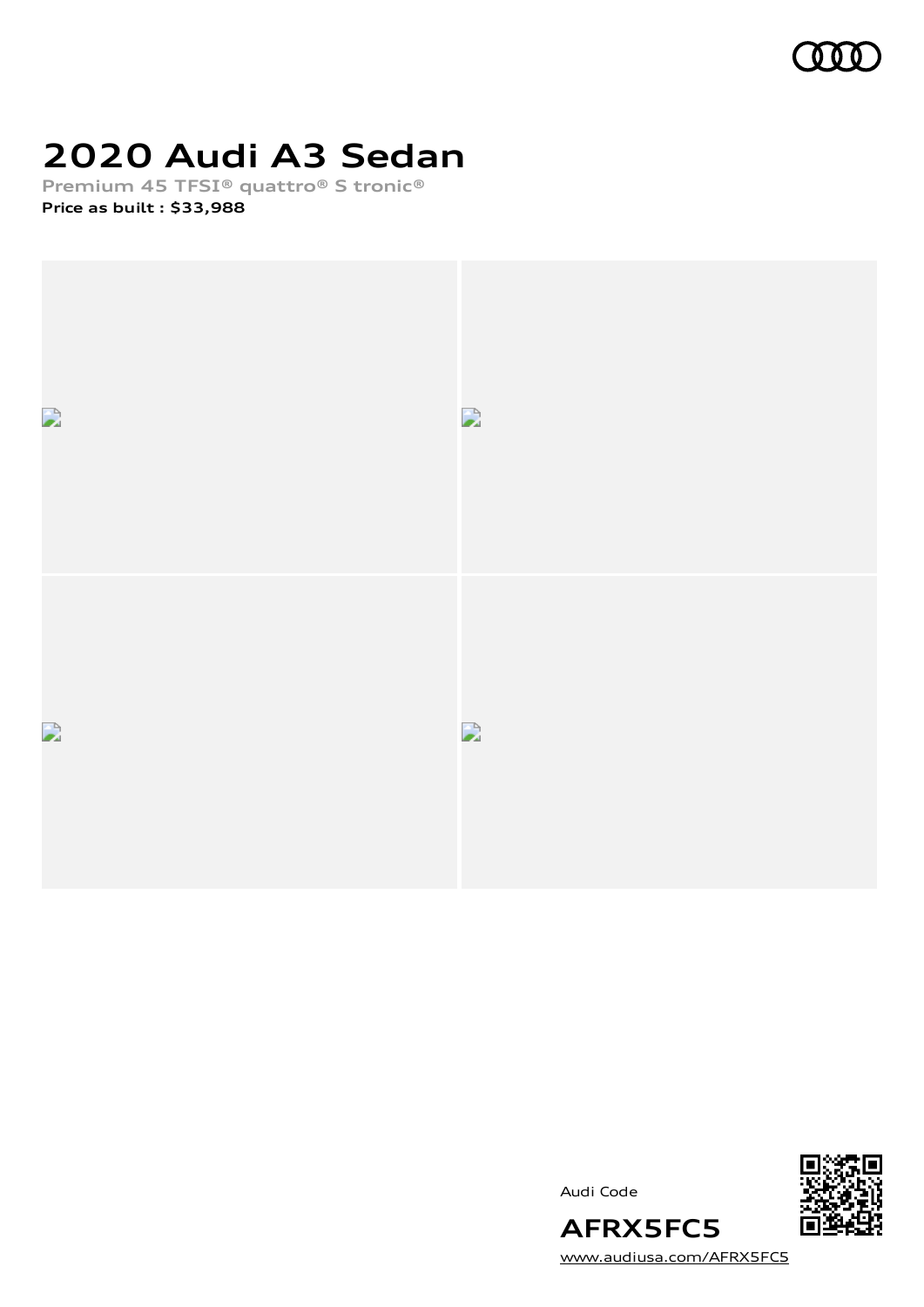### **Summary**

#### **Audi 2020 Audi A3 Sedan** Premium 45 TFSI® quattro® S tronic®

**Price as buil[t](#page-10-0)** \$33,988

### **Exterior colour**

**Interior colour**

Nano Gray metallic

### D

#### **Further Information**

| Type of vehicle | Used car    |
|-----------------|-------------|
| Mileage         | 5,401 miles |
|                 |             |

**Warranty**

### **Audi Code**

AFRX5FC5

**Your configuration on www.audiusa.com** [www.audiusa.com/AFRX5FC5](https://www.audiusa.com/AFRX5FC5)

No

**Commission number** 0d7a5e270a0e09a91b4e

### **Technical Specifications**

Seats Black Dashboard Black Carpet Black Headliner Black

Engine type 2.0-liter four-cylinder Displacement/Bore and 1,984/82.5 x 92.8 cc/mm stroke Max. output 228 HP Torque 258 lb-ft@rpm Top track speed [1](#page-10-0)30 mph $<sup>1</sup>$ </sup> Acceleration (0 - 60 mph) 5.4 seconds Recommended fuel Regular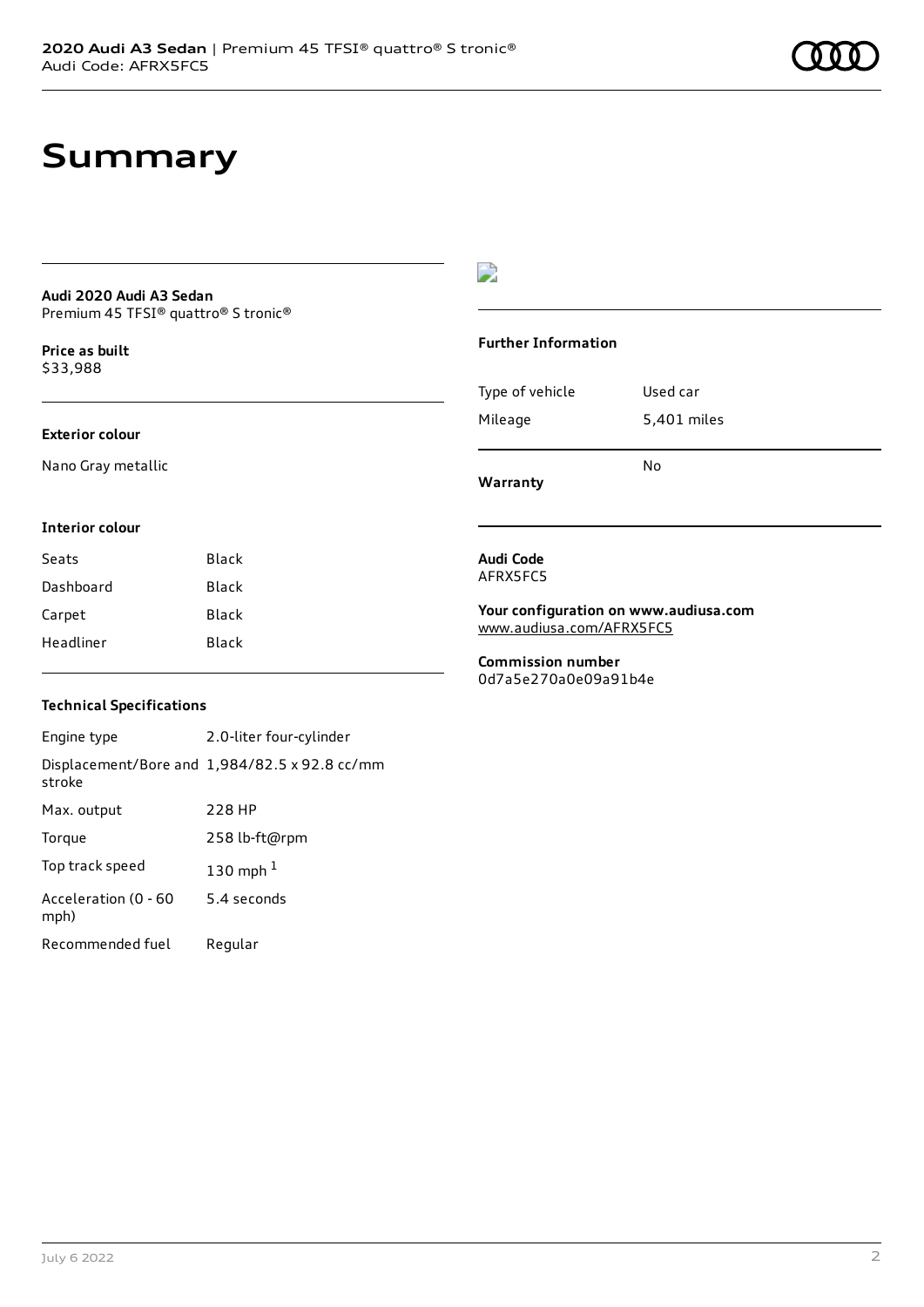# **Equipment**

Nano Gray metallic

Side & Rear cross traffic assist package

Parking system plus (front and rear acoustic sensors)

Audi side assist with rear cross traffic assist

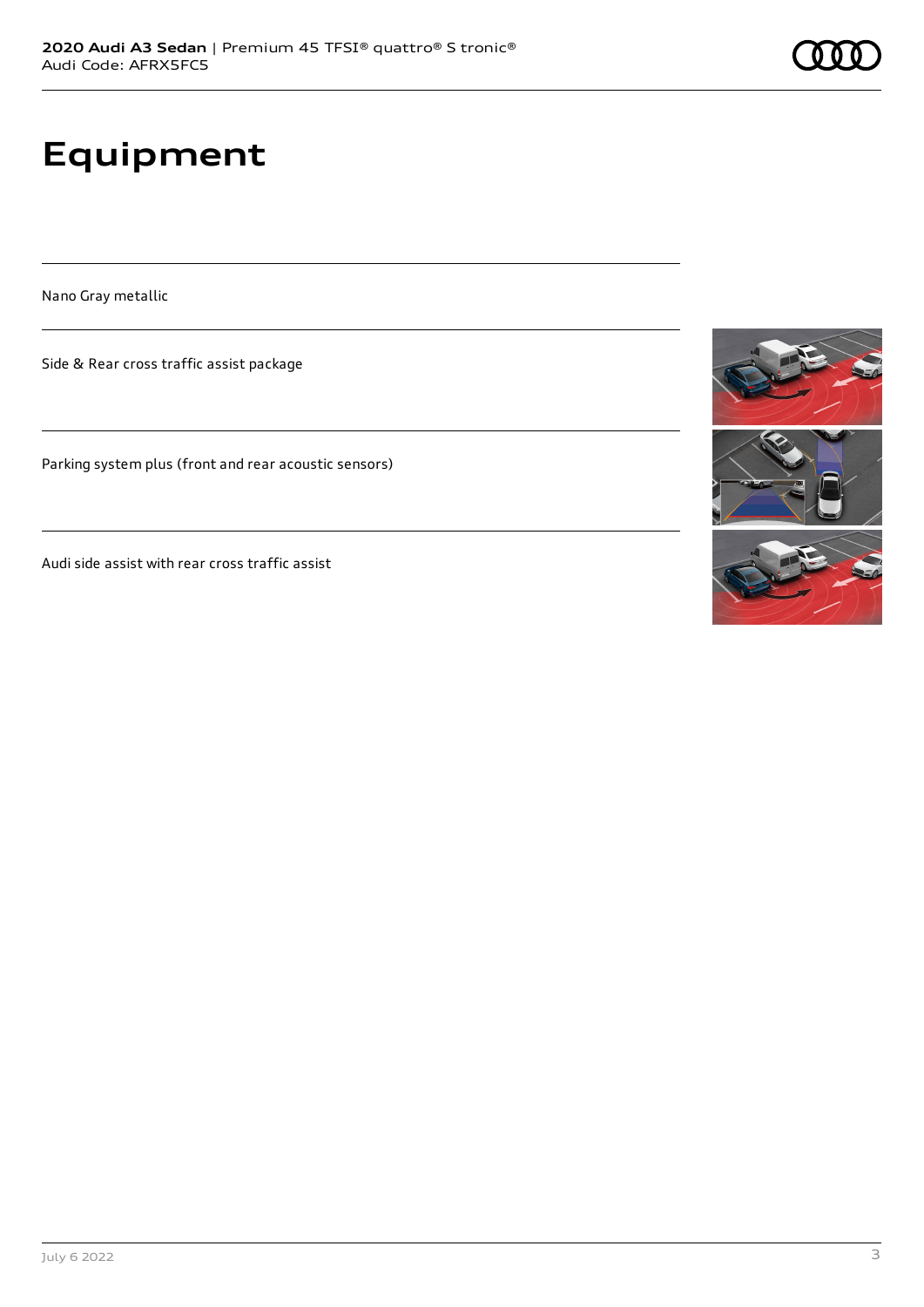**Standard features**

### **Safety and Security**

| 8N <sub>6</sub> | Rain/light sensor for automatic windshield<br>wipers and headlights                                       |
|-----------------|-----------------------------------------------------------------------------------------------------------|
| 1 N 3           | Electromechanical power steering                                                                          |
| 7K6             | Tire-pressure monitoring system                                                                           |
| 4X3             | Front thorax side airbags and Sideguard®<br>head curtain airbags                                          |
| 413             | Audi advanced key-keyless start, stop and<br>front door & trunk entry                                     |
| 3B7             | Lower Anchors and Tethers for Children<br>(LATCH) in rear seats                                           |
| 4UB             | Driver and front-passenger advanced airbags                                                               |
| 1 A S           | Electronic Stability Control (ESC) with<br>secondary collision brake assist and traction<br>control (ASR) |
| UH1             | Electromechanical parking brake                                                                           |
| 8T2             | Cruise control with coast, resume and<br>accelerate features                                              |
| 6Y8             | Top track speed of 155 mph                                                                                |
| 4H3             | Integrated child door locks in rear doors                                                                 |

### **Exterior**

| 0PO             | Dual exhaust outlets with chrome tips                    |
|-----------------|----------------------------------------------------------|
| 6XD             | Power-adjustable, heated exterior side<br>mirrors        |
| 1S1             | Vehicle tool kit and vehicle jack                        |
| 9T1             | Heated windshield washer nozzles                         |
| 0 <sub>N4</sub> | Four-link rear suspension                                |
| 8IH             | Xenon plus headlights with LED daytime<br>running lights |
| 8TB             | Rear fog lights                                          |
| HX9             | 18" 225/40 all-season tires                              |

### **Exterior**

| 8SK             | LED taillights                                               |
|-----------------|--------------------------------------------------------------|
| 4KC             | Side and rear windows in heat-insulating<br>glass            |
| 0 <sub>NB</sub> | S line <sup>®</sup> fender badge                             |
| 47D             | Audi exclusive black high-gloss styling<br>package           |
| V93             | 18" 5-arm-trapazoid design high-gloss black<br>finish wheels |

### **Interior**

| QJ1  | Aluminum interior package                                           |
|------|---------------------------------------------------------------------|
| 3FB  | Panoramic sunroof                                                   |
| VT5  | Aluminum door sill inlays with S badging                            |
| 6NO  | Black cloth headliner                                               |
| 9AK  | Dual-zone automatic climate control                                 |
| 4L2  | Manual-dimming interior rear view mirror                            |
| QQ4  | Ambient LED interior lighting package                               |
| 1XW  | Three-spoke multifunction steering wheel                            |
| 6E3  | Folding front center armrest                                        |
| 7F9  | Leather-wrapped gear selector                                       |
| 3 NU | Split-folding 40/20/40 rear seatbacks<br>with load-through facility |
| 7HA  | Without extended leather package                                    |
| N4M  | Leather seating surfaces                                            |
| 4A3  | <b>Heated front seats</b>                                           |
| 5TD  | Aluminum Mistral inlays                                             |
|      |                                                                     |

### **(1/2)**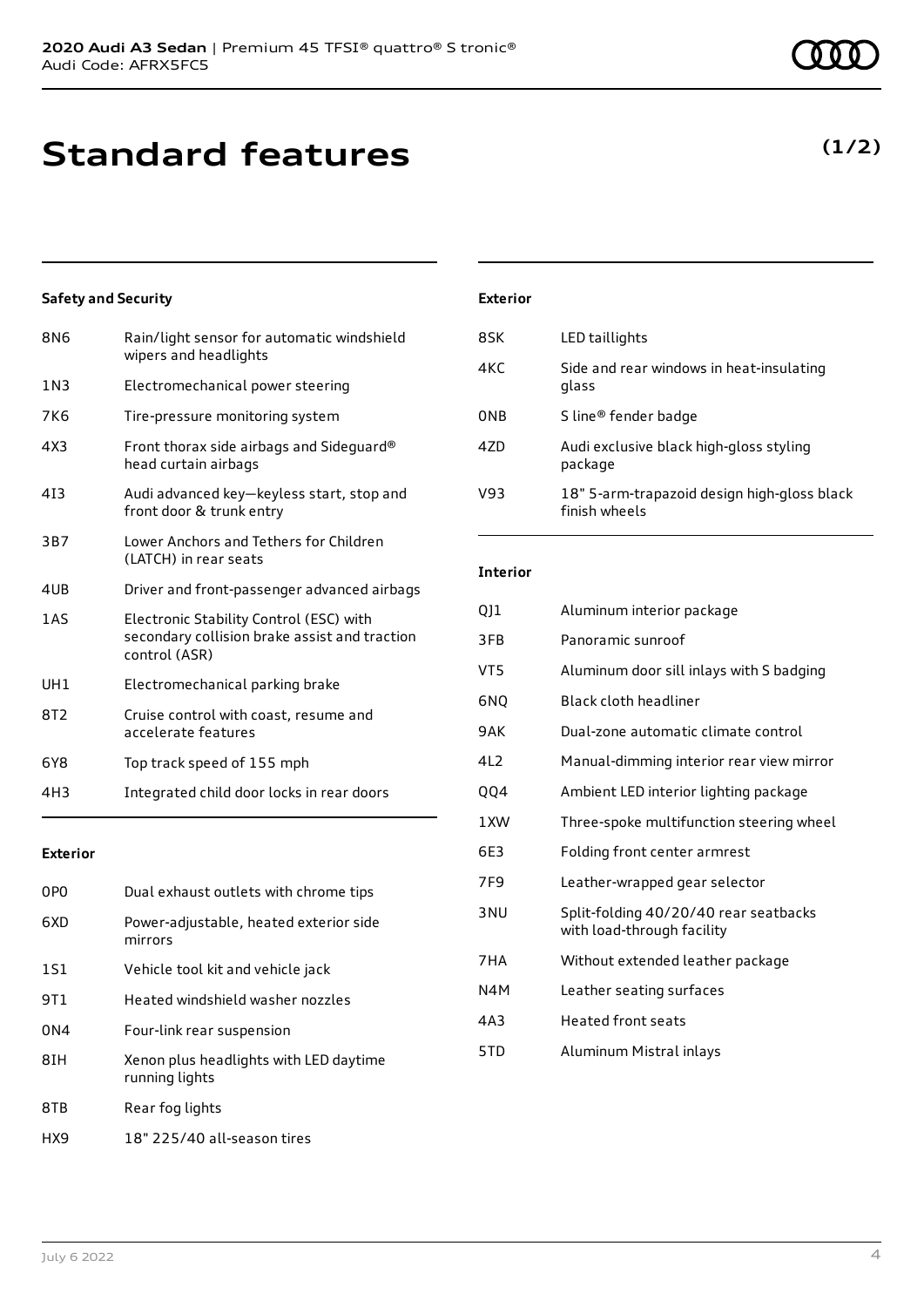**(2/2)**

# **Standard features**

### **Infotainment and Driver Assistance**

| 6K2             | Audi pre sense® front with pedestrian<br>protection                                                                                           |
|-----------------|-----------------------------------------------------------------------------------------------------------------------------------------------|
| 2H <sub>6</sub> | Audi drive select                                                                                                                             |
| 7W1             | Audi pre sense® basic                                                                                                                         |
| UD.             | Audi smartphone interface including Apple<br>CarPlay <sup>™</sup> and Google <sup>™</sup> Android Auto <sup>™</sup> for<br>compatible devices |
| KA2             | Rearview camera                                                                                                                               |
| 9VD             | Audi sound system with ten speakers, 180<br>watts and single CD player with MP3<br>playback capability                                        |
| <b>9S6</b>      | Color driver information system                                                                                                               |
| 7UH             | Connectivity package                                                                                                                          |
| I8S             | MMI® radio                                                                                                                                    |
| QV3             | SiriusXM® with 90-day All Access trial<br>subscription                                                                                        |
| 9ZX             | BLUETOOTH <sup>®</sup> wireless technology<br>preparation with streaming audio for                                                            |

compatible devices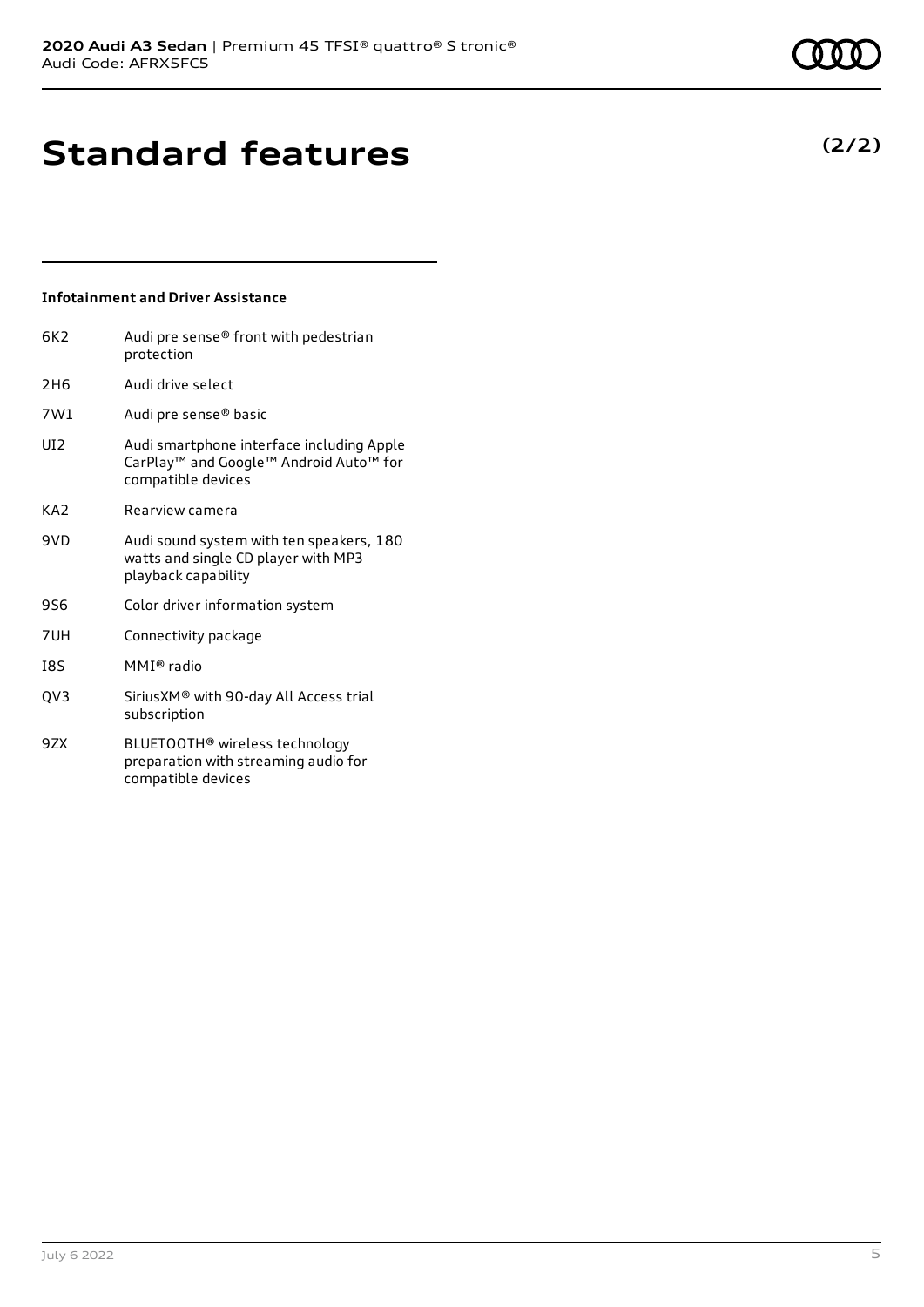### **Dealer remarks**

CLEAN CARFAX \* 1-OWNER \* \$1,445 IN TOTAL OPTIONS \* ORIGINAL MSRP \$36,500

- NANO GRAY METALLIC EXTERIOR
- BLACK INTERIOR
- NANO GRAY METALLIC (\$595)
- BLACK INTERIOR INCLUDED SIDE & REAR CROSS TRAFFIC ASSIST PACKAGE (\$600) inc: Audi parking system plus, Audi side assist with rear cross traffic assist
- AUDI BEAM RINGS (\$250)
- AUDI ADVANCED KEY
- AUDI DRIVE SELECT
- AUDI SMARTPHONE INTERFACE (APPLE CARPLAY AND ANDROID AUTO) WITH TWO USB PORT
- 3-SPOKE MULTIFUNCTION STEERING WHEEL
- S LINE EXTERIOR & ALUMINUM DOOR SILLS WITH S DIAMOND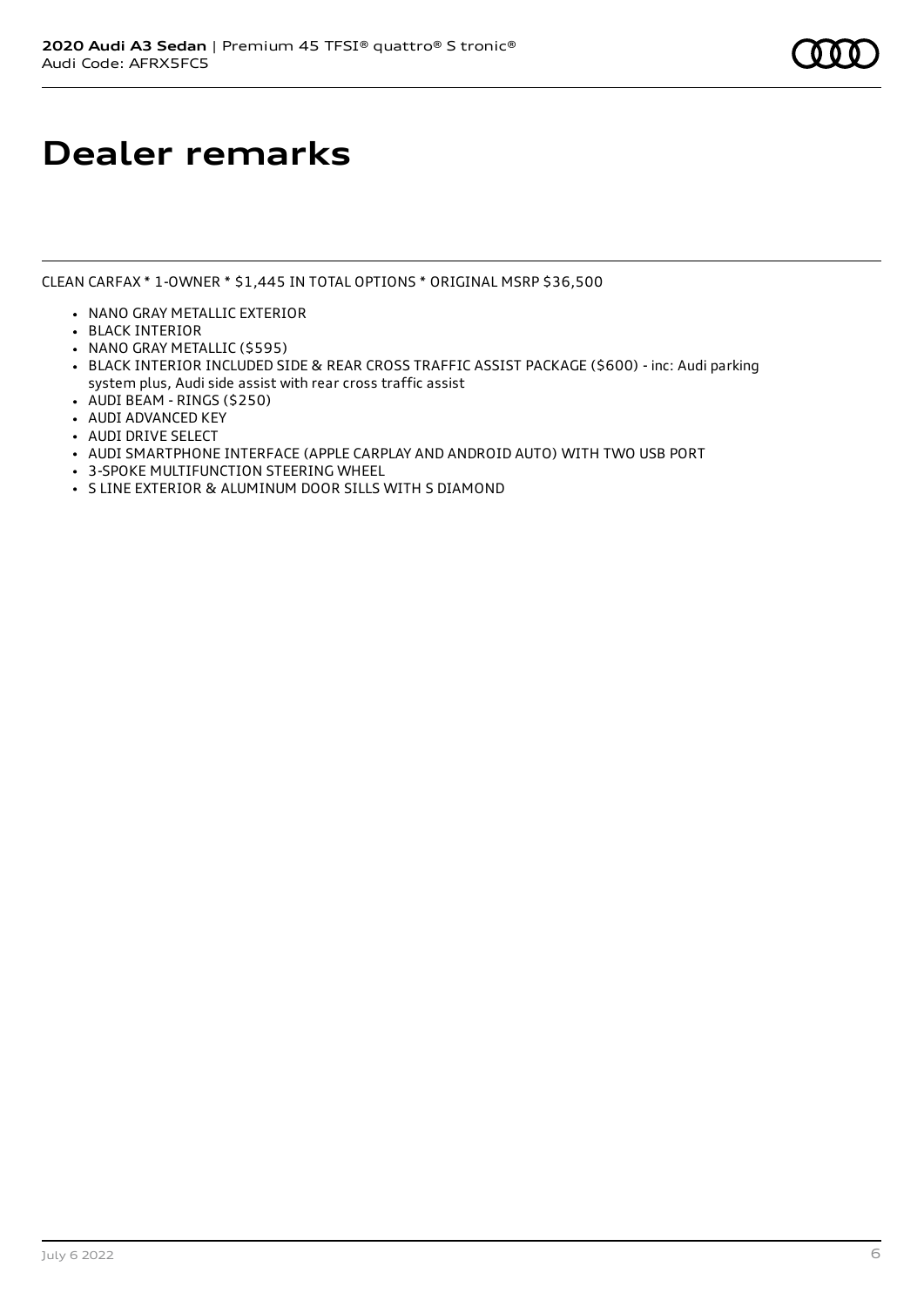# **Technical Specifications**

**(1/2)**

#### **Engineering | Performance** Engine type 2.0-liter four-cylinder Power Level 45 Max. output 228 HP Displacement 2.0 l Torque 258 lb-ft@rpm Valvetrain 16-valve DOHC with Audi valvelift system Acceleration (0 - 60 mph) 5.4 seconds Engine block Cast-iron Induction/fuel injection Turbocharged/TFSI® Cylinder head Aluminum-alloy Displacement/Bore and 1,984/82.5 x 92.8 cc/mm stroke Top track speed<sup>1</sup> [1](#page-10-0) 130 mph **Electrical system** Alternator 14 Volts - 320A Battery 12 Volts - 59Ah **Steering** Steering type Speed-sensitive electromechanical power steering system Steering ratio 15.3:1 **Suspension** Front axle MacPherson strut front suspension Rear axle Four-link rear suspension Optional Sport suspension **Brakes** Front brakes 13.4 (ventilated disc) in Rear brakes 12.2 (solid disc) in Parking brake Electromechanical **Body** Material Lightweight construction technology — fully galvanized steel unibody with aluminum hood and front subframe Corrosion protection Multistep anti-corrosion protection

### **Transmission | Drivetrain**

| Drivetrain type | quattro <sup>®</sup> all-wheel drive                                    |
|-----------------|-------------------------------------------------------------------------|
| Transmission    | Seven-speed S tronic <sup>®</sup> dual-clutch<br>automatic transmission |

### **Warranty | Maintenance**

| Warranty | 4-year/50,000-mile Audi New |
|----------|-----------------------------|
|          | Vehicle Limited Warranty    |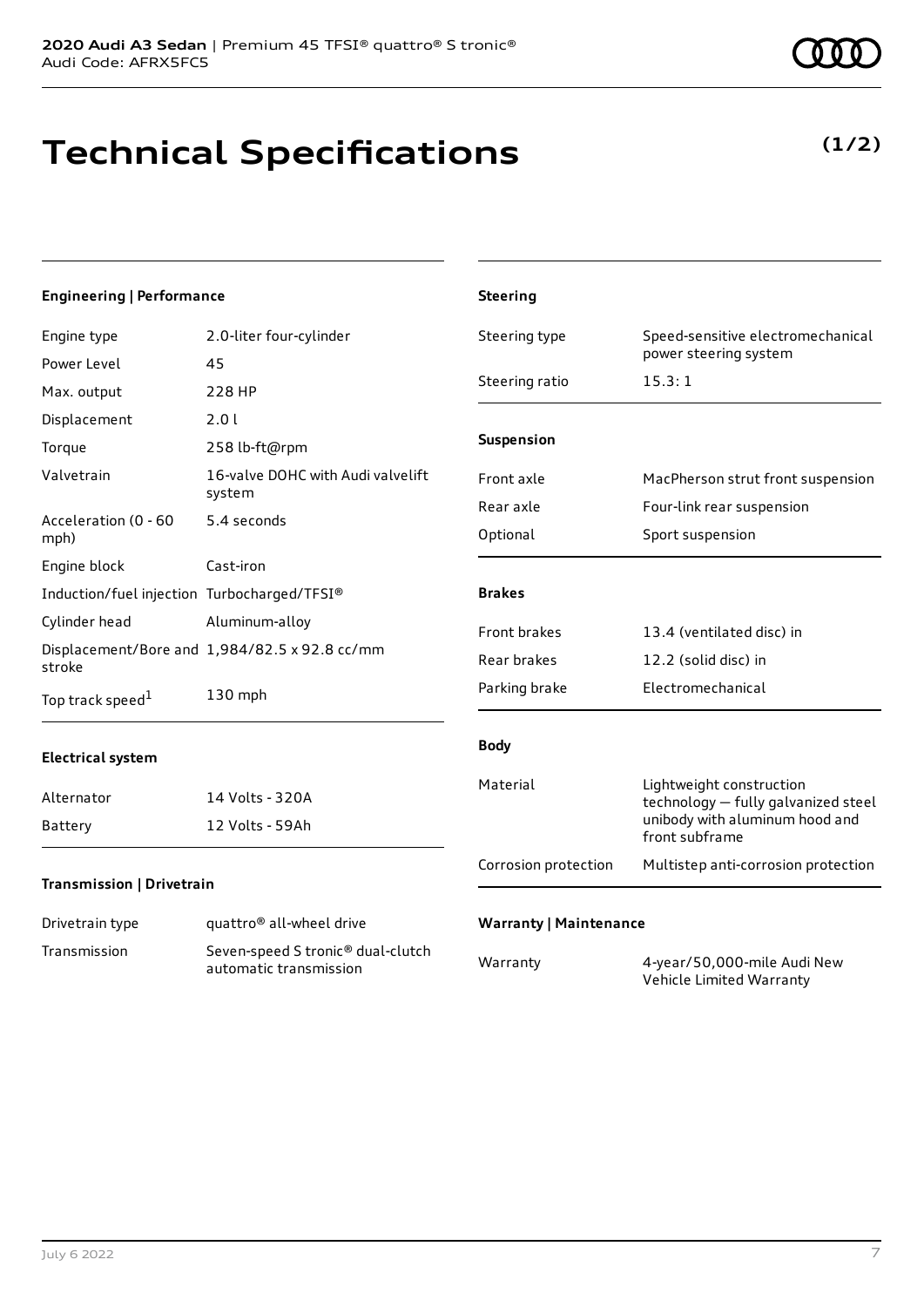## **Technical Specifications**

#### **Exterior Measurements**

| Height                           | 55.7 in   |
|----------------------------------|-----------|
| Overall width without<br>mirrors | 70.7 in   |
| Length                           | 175.7 in  |
| Wheelbase                        | 103.8 in  |
| Drag coefficient                 | $0.33$ Cw |
| Overall width with<br>mirrors    | 77.2 in   |
| Track rear                       | 60.1 in   |
| <b>Track front</b>               | 61.2 in   |
| Curb weight                      | 3417 lb   |

### **Interior measurements**

| Seating capacity                          | 5                     |
|-------------------------------------------|-----------------------|
| Shoulder room, rear                       | 53.0 in               |
| Head room with front<br>sunroof           | $36.5$ in             |
| Leg room, rear                            | 35.1 in               |
| Shoulder room, front                      | 54.8 in               |
| Head room with rear<br>sunroof            | $36.1$ in             |
| Leg room, front                           | 41.2 in               |
| Cargo volume, rear<br>seatbacks up/folded | $10.0/-$ cu ft, cu ft |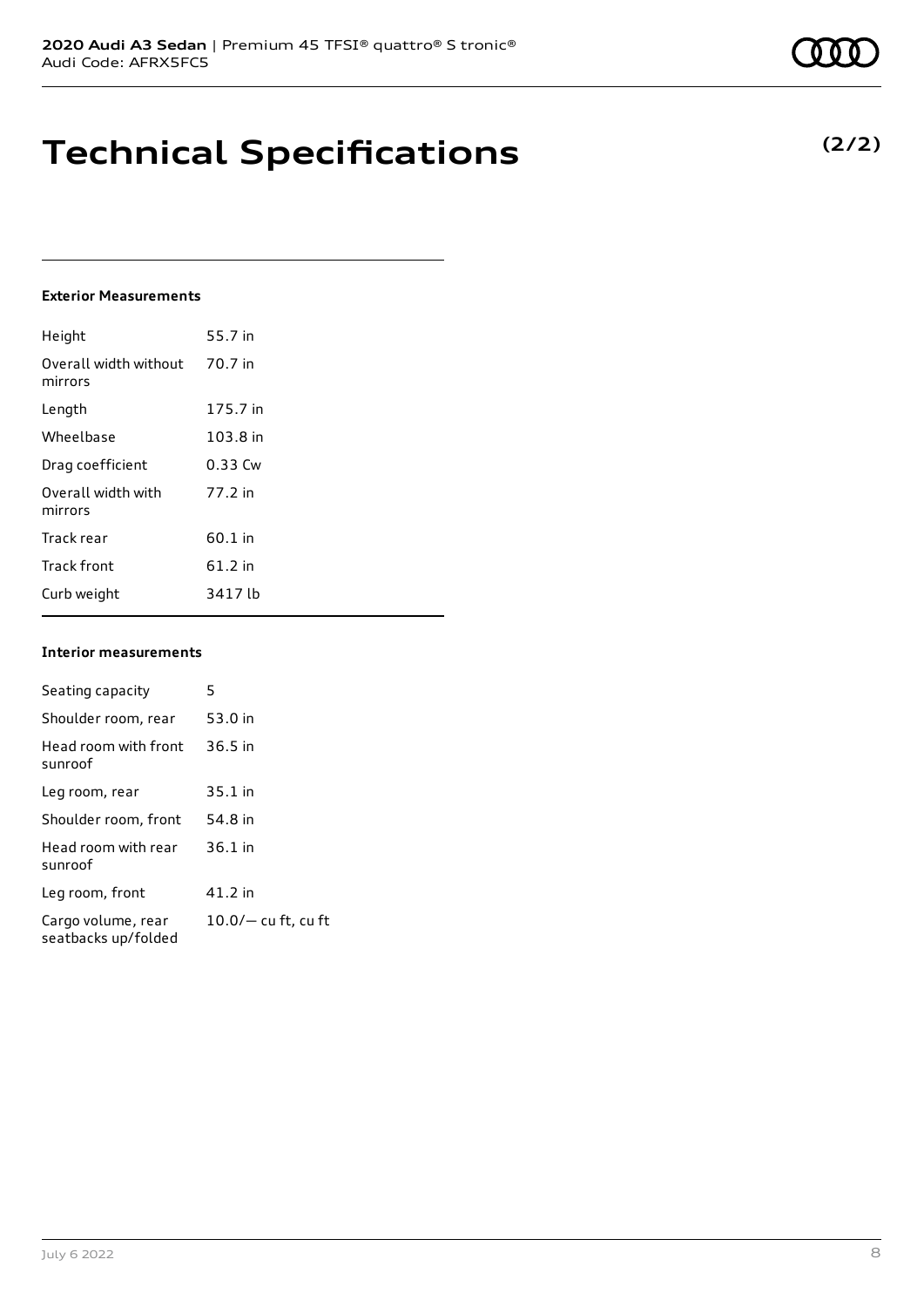### **Consumption- and emission**

**Consumption by NEDC**

combined 25 mpg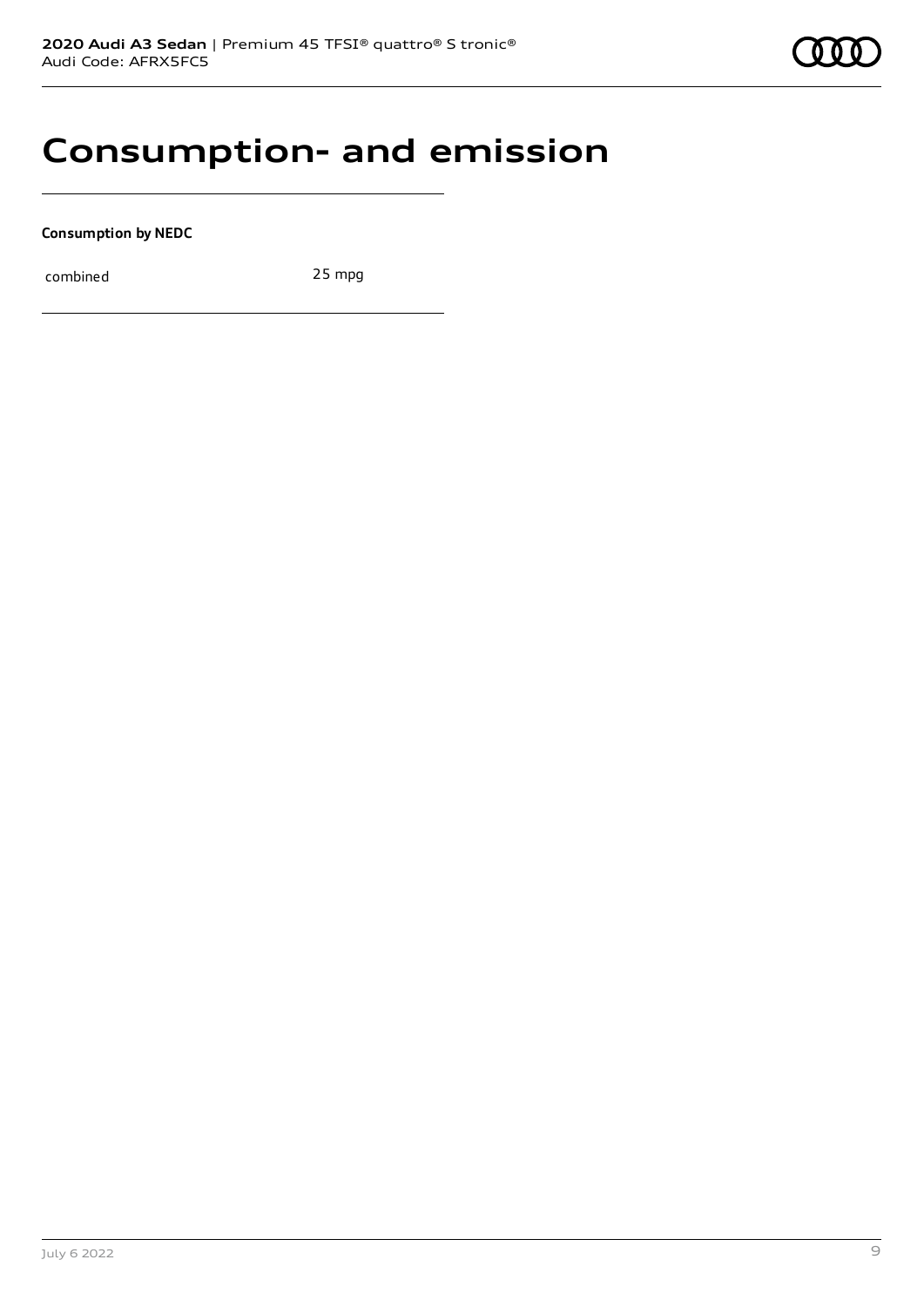

# **Contact**

Dealer **Audi Arlington**

3200 Columbia Pike 22204 Arlington VA

Phone: +17037397460 FAX: 7036848454

www: [https://www.audiarlington.com](https://www.audiarlington.com/)